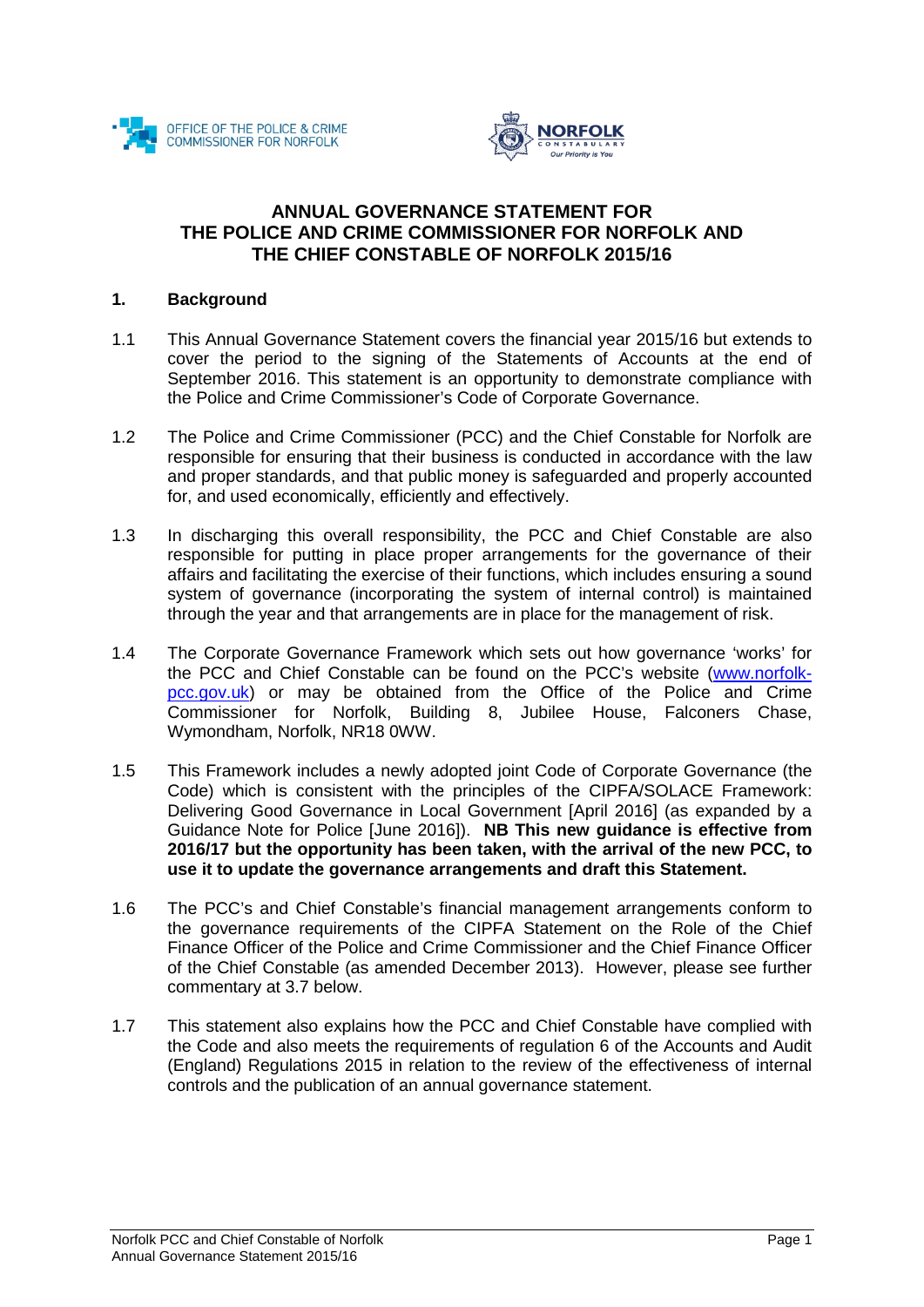# **2. The Purpose of the Governance Framework**

- 2.1 The governance framework comprises the systems and processes and culture and values by which the PCC and Chief Constable are directed and controlled, and the activities through which they account to and engage with the community. It enables the PCC and Chief Constable to monitor the achievement of their strategic objectives and to consider whether those objectives have led to the timely delivery of appropriate, cost-effective services, including achieving value for money.
- 2.2 The system of internal control is a significant part of that framework and is designed to manage risk to a reasonable level. It cannot eliminate all risk of failure to achieve policies, aims and objectives; it can therefore only provide reasonable and not absolute assurance of effectiveness. The system of internal control is based on an ongoing process designed to identify and prioritise the risks to the achievement of the PCC's and Chief Constable's policies, aims and objectives, to evaluate the likelihood of those risks being realised and the impact should they be realised, and to manage them effectively, efficiently and economically.
- 2.3 However, good governance is not only about processes, rules and procedures. The governance framework should be applied in a way which also demonstrates the spirit and ethos of good governance. Shared values which are integrated into the culture of an organisation and are reflected in behaviour and policy are essential hallmarks of good governance.

# **3. The Governance Framework**

- 3.1 The Chief Constable is responsible for operational policing matters, the direction and control of police officers and police staff, and for putting in place proper arrangements for the governance of the Constabulary. The PCC is required to hold the Chief Constable to account for the exercise of those functions and those of the persons under the Chief Constable's direction and control. It therefore follows that the Commissioner must satisfy himself that the Constabulary has appropriate mechanisms in place for the maintenance of good governance, and that these operate in practice.
- 3.2 The PCC has adopted a Corporate Governance Framework (including the Code of Corporate Governance) and a Scheme of Governance and Consent which includes Financial Regulations and Contract Standing Orders. These are reviewed periodically in accordance with requirements.
- 3.3 The governance framework has been in place throughout the financial year 2015/16 (ending 31 March 2016) and up to the date of the approval of the Statements of **Accounts**
- 3.4 The key elements of the systems and processes that comprise the PCC's and Chief Constable's governance arrangements and how these adhere to the seven principles in the Code are set out below:-

#### **Principle A – Behaving with integrity, demonstrating strong commitment to ethical values, and respecting the rule of law.**

3.5 The Police Code of Ethics, produced by the College of Policing, describes the principles that every member of the policing profession in England and Wales is expected to uphold and the standards of behaviour they are expected to meet. This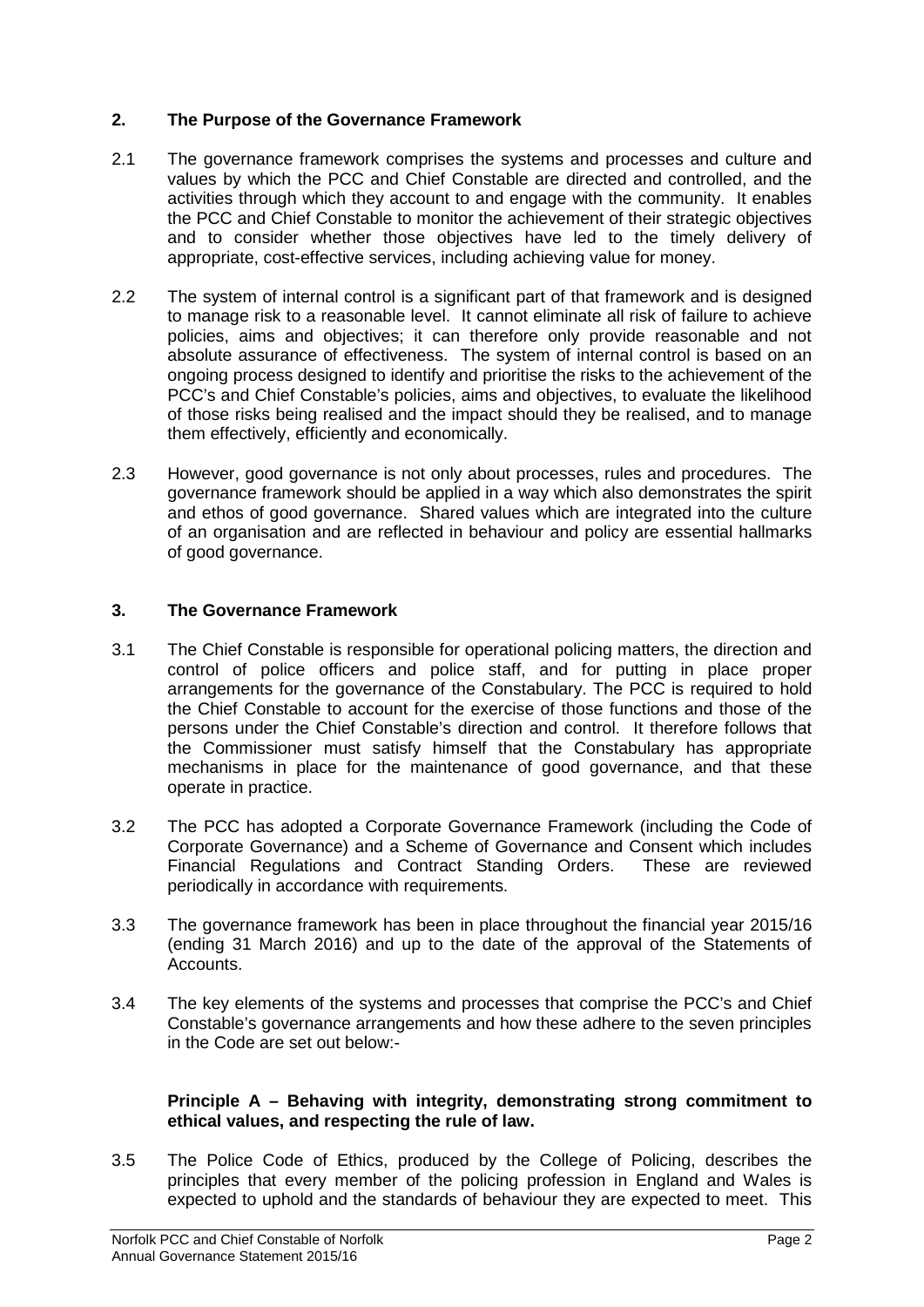Code applies to all those who work for the Constabulary, be they police officers, employees, contractors or volunteers. All staffs have been made aware of the requirements of the Code of Ethics and where necessary this is enforced for police officers by the Police (Conduct) Regulations and for police staff by the Police Staff Council Misconduct Procedures. A Code of Conduct based on the Code has also been adopted by the PCC, Deputy PCC and staff of the OPCC.

- 3.6 Formal policies also exist in respect of whistle blowing, public complaints, anti-fraud and corruption and the need to maintain a register of interests. An Ethics Committee has been established to enable staff to raise for consideration ethical issues affecting the Constabulary to enable further improvement in the transparency, professionalism and ethical approach of staff, policies and procedures to such issues.
- 3.7 **Note**: Since 1st April 2014 the Norfolk PCC's Chief Financial Officer (CFO) has acted in a dual capacity (as Section 151 officer) for both the Norfolk PCC and the Norfolk Chief Constable. The CIPFA Code says that a joint CFO is not 'envisaged' in view of the separate corporations sole, but the arrangement has been working well. There are separate employment contracts in place for each of the two roles and the arrangement has been extended until May 2017.

### **Principle B - Ensuring openness and comprehensive stakeholder engagement**

- 3.8 The PCC's website contains details of the meetings the PCC holds with the public, partners, Chief Constable, Audit Committee and Police and Crime Panel. Agendas, reports and minutes are available for public scrutiny where appropriate and social and digital media are frequently used to inform people unable to attend and to summarise meetings and key decisions.
- 3.9 The Constabulary offers regular, direct updates via its social and digital channels including Twitter, Facebook, the force website, and indirectly via the local media. In addition, members of the public can sign up to the free Police Connect service to receive details of local crimes, initiatives and engagement opportunities via e-mail, voicemail or text.
- . 3.10 The Constabulary Community Engagement Strategy sets out how the Constabulary will make arrangements for providing information and obtaining the views of people within each neighbourhood in accordance with Section 34 of the Police Reform and Social Responsibility Act 2011.
- 3.11 Representatives of the PCC attend meetings regularly to ensure that the arrangements the Constabulary has in place are effective. The PCC's Office (OPCC) also has its own Communications and Engagement Strategy setting out how it will obtain the views of the community and victims of crime regarding policing. This was updated for 2016-2020.
- 3.12 The previous PCC held a countywide budget consultation asking Norfolk people whether they agreed to a 2% precept rise for 2016/17. More than 2,300 people responded with over 64% in favour of a rise. Political groups and key partners were also consulted. The PCC holds regular public meetings (Police Accountability Forum) to hold the Chief Constable to account. The new PCC wants to engage much more widely for the 2017/18 budget.
- 3.13 The PCC has established a Victims' Panel which is enabling him to consult directly with victims on a wide range of subjects and issues. The OPCC manages a number of independent advisory panels including the Independent Advisory Group (IAG).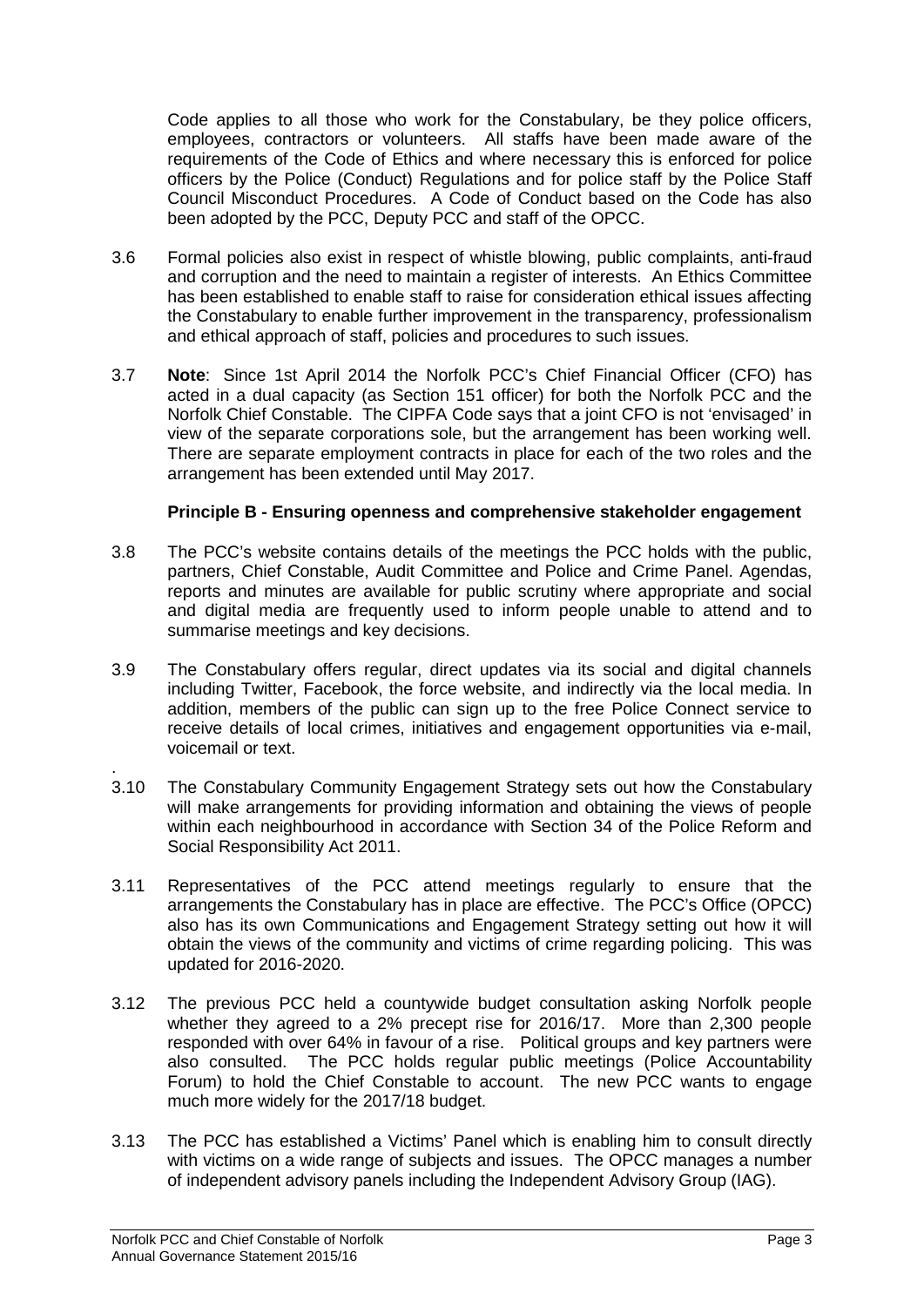- 3.14 The Constabulary measures the satisfaction of service users through the use of public surveys and reports to the Office of the PCC on levels of satisfaction as one of the agreed Police and Crime Objectives. This is done in accordance with Home Office requirements.
- 3.15 Norfolk Constabulary collaborates extensively with Suffolk Constabulary as it has done since 2008. This formal collaboration is across a range of services including operational policing and back office functions. The PCC is required to give approval to collaborative opportunities before they can commence. The PCCs of Norfolk and Suffolk meet during the year along with the Chief Constables to consider issues impacting on the organisations and to discharge the governance responsibilities between Norfolk and Suffolk. In addition to this there are governance arrangements that cover operational managers and Chief Officers. The main driver has been to maintain the effectiveness of operational and organisational support but to drive out savings through economies of scale in order to protect front line resources wherever possible.
- 3.16 There are also services that are subject to ongoing regional collaboration. A Seven Force Strategic Collaboration Programme has been established (this is essentially the three strategic collaborations of Norfolk/Suffolk, Kent/Essex and Bedfordshire/Cambridgeshire/Hertfordshire) with a mission to develop options for wider collaboration in order to make efficiencies and drive out further costs. The programme is governed jointly by the seven PCCs and seven Chief Constables.

### **Principle C - Defining outcomes in terms of sustainable economic, social and environmental benefits**

- 3.17 The previous Commissioner published the first Police and Crime Plan for the period 2013/14 to 2016/17 in accordance with the Police Reform and Social Responsibility Act 2011. This established the PCC's vision and objectives for residents and service users. Following the PCC's first year in office the Plan was refreshed in 2014 to take account of the commissioning strategy and framework and to also make it more userfriendly and accessible. This approach has been endorsed by the Norfolk Police and Crime Panel. An annual report is also produced that provides an update on the PCC's progress against the delivery of the Police and Crime Plan.
- 3.18 The new PCC has consulted widely on his new Plan (2016/20) which will be published in the autumn.
- 3.19 There is a co-ordinated process for strategic and medium-term financial planning (MTFP). The most recent MTFP covers the period 2016/17 to 2019/20. The Chancellor announced in his autumn statement on the 25th November 2015 that the funding settlement for police would be significantly better than previously expected, and the overall settlement for total police funding would be 'protected' at 2015/16 cash levels. In the provisional Police Grant Report on 17th December 2015, the Minister of State for Policing said "For 2016/17 direct resource funding for each PCC, including precept, will be protected at flat cash levels, assuming that precept income is increased to the maximum amount available." As a result, and whatever the PCC decides about precept increases, budget reductions will still be required to finance pay awards, price increases and service pressures over the medium term. The work involved in preparing the budget and the MTFP requires close liaison with operational staff and budget managers followed by a detailed process of scrutiny and challenge by Chief Officers in order to ensure that the Plan reflects the strategic aims of the Constabulary and the PCC. The financial strategy reflects the corporate and operational objectives of the Constabulary and PCC.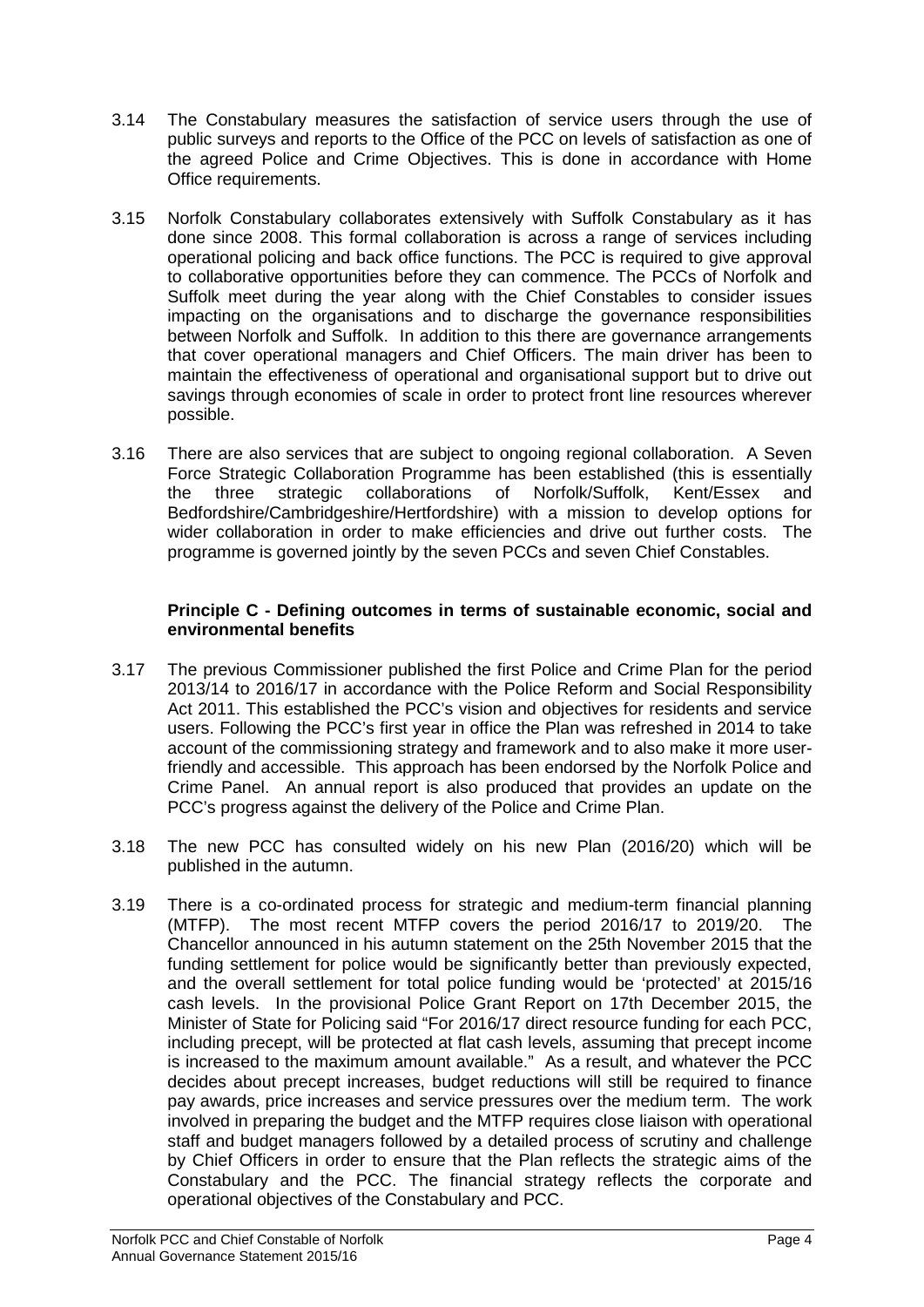- 3.20 There is a clearly defined corporate performance management framework. Objectives and key performance indicators are established and monitored both at a corporate and local level. Regular reports are made to senior managers, the Command Team and to the Commissioner on performance against objectives. This includes detailed analysis and scrutiny of performance and compares performance against the most similar family of forces.
- 3.21 Proposals for collaboration go through a detailed process, designed to ensure that all options are considered and that all parties can sign up to formal agreements in the knowledge that future policy, performance and resource levels are recognised at the offset. Dedicated resources are in place to support those units subject to Norfolk / Suffolk collaboration, including the formulation of detailed business cases. The business cases are subject to review by senior officers and the Joint Chief Officer Teams of the two constabularies. Proposals are further discussed before final sign off by the two PCCs. This is underpinned by formal agreements covering the legal aspects of collaboration. A similar process applies to regional proposals.
- 3.22 A Programme Management Office has been established to oversee all collaborative activities on a day-to-day basis, monitor progress against the agreed programme and report upwards into a Joint Norfolk and Suffolk Chief Officer Team and the PCCs.

### **Principle D - Determining the interventions necessary to optimise the achievement of the intended outcomes**

- 3.23 Norfolk and Suffolk Constabularies gather data and intelligence from a range of sources to produce an annual Strategic Assessment. The Strategic Assessment takes into account all relevant internal and external factors that might impact upon policing, crime and disorder at county and local level, highlighting emerging issues, risks and threats. This is then used to inform the development/review of Police and Crime Plans, inform the development of local policing plans and performance frameworks and is shared with partners to aid their decision making and planning.
- 3.24 The Constabulary also undertakes strategic analysis in the form of Strategic Profiles. Where relevant, these are produced jointly for Norfolk and Suffolk, highlighting any cross force and single force issues. The profiles cover a range of strategic crime and thematic topics and provide a comprehensive account of the issues, taking into consideration of any existing research or 'what works' evidence to inform strategic and tactical action plans and decision making. These strategic profiles are then used to inform the overall Strategic Assessment.
- 3.25 The Joint Performance and Analysis Department (JPAD), under the lead of the Head of Department, undertakes analysis, research, consultation and improvement and evaluation activity across the Constabulary. The collaboration of these distinct areas of business within one department allows for more informed analysis to take place which could relate to any part of the organisation, whether operational or organisational. This collaboration also results in the greater use of a variety of techniques to aid tactical and strategic decision making and to formulate problem solving approaches. The department seeks to use an evidenced based approach to its work ensuring that the best available evidence regarding 'what works' is considered as part of the Constabulary's problem solving activity and evaluations are conducted to ensure lessons are learnt and successes identified.
- 3.26 The department produces analytical work to support a number of forums and groups, including the Tasking and Co-ordination Group meetings and Performance and Accountability meetings, delivering strategic and tactical products which facilitate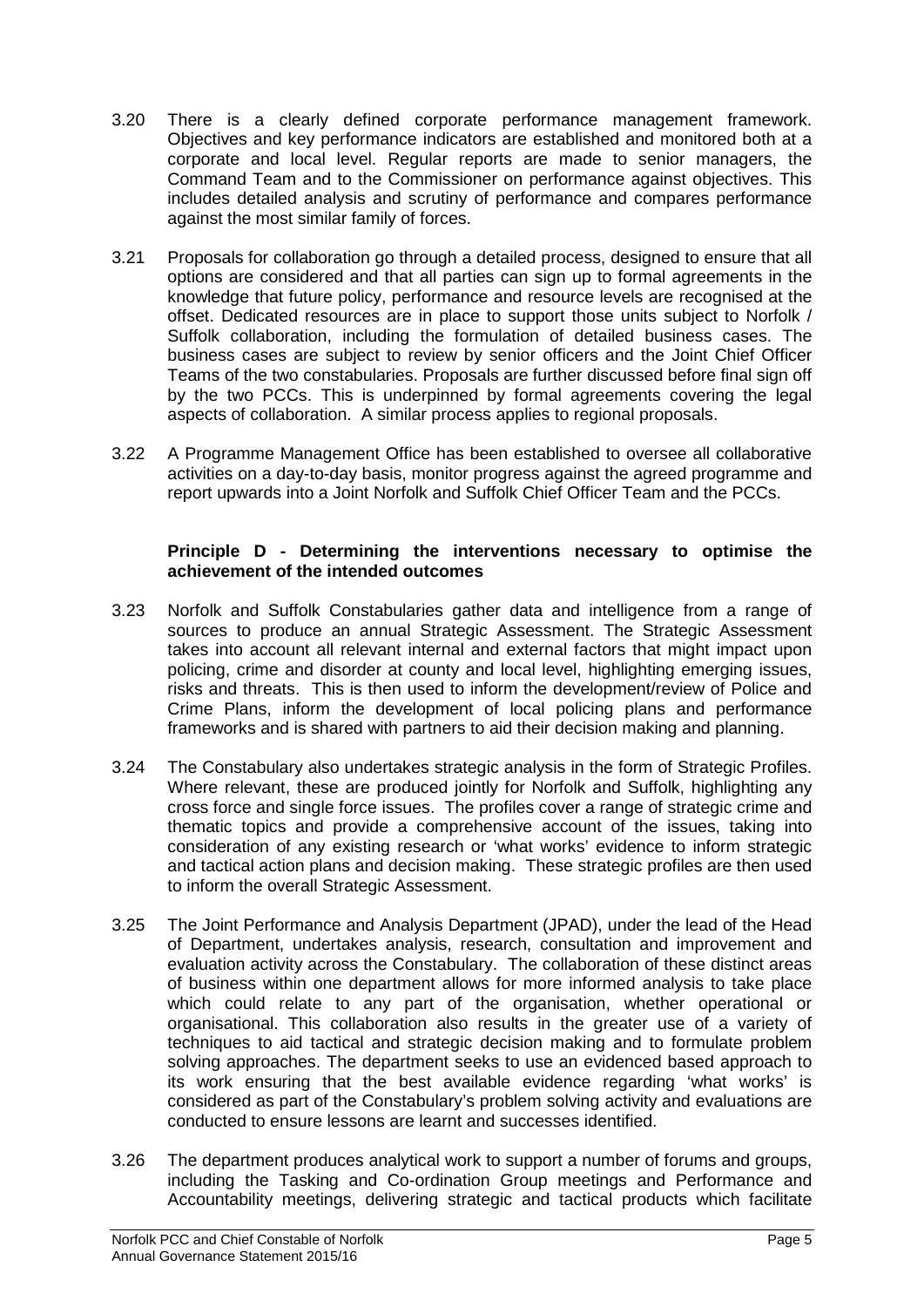forward resource planning and the identification and management of threat, risk and harm, thereby minimising costs to the organisation. The department supports the Constabulary in meeting its statutory and legislative requirements regarding information and data provision including the Annual Data Returns as set out by the Home Office and provision of data for a large proportion of Freedom of Information Requests.

#### **Principle E - Developing the entity's capacity, including the capability of its leadership and the individuals within it**

3.27 Both Norfolk and Suffolk Constabularies have accepted that this area requires improvement and have recently approved a new Leadership and Development Strategy.

The Strategy promotes the idea that Leadership is not necessarily about rank. It advocates 'Courageous, Inclusive and Ethical' leadership. It goes further to describe the development of the whole workforce which is engaged not only in day to day activity but also in strategic projects and change programmes.

The Professional Development Review process has been relaunched and the documentation will be electronic.

HMIC's PEEL Spring 2016 inspection covered Legitimacy, Leadership and Efficiency. The results of the inspection will be known later in the year and will be covered in the 2016/17 Annual Governance Statement.

#### **Principle F - Managing risks and performance through robust internal control and strong public financial management**

- 3.28 The PCC and Chief Constable have Risk Policies in place to ensure that the risks facing the organisation are effectively and appropriately identified, evaluated and reported. The Joint Norfolk and Suffolk (Constabularies) Risk Management Policy includes details of the risk management framework within the governance structure of Norfolk Constabulary.). It sets out risk management requirements and practices that should be undertaken; by whom and when, and outlines the consequences of non-adherence. The policy supports a robust risk management approach for ensuring that strategic objectives are achieved and shows how risk is dealt with, by mitigation and/or escalation to the appropriate level in the organisations. A similar policy has been drawn up by the Norfolk Office of the PCC (OPCC). The Audit Committee routinely sees the Strategic Risk Registers.
- 3.29 The Crime Registry and Audit functions for Suffolk and Norfolk are also now part of JPAD. By carrying out independent and rigorous audit of crime and incident recording, they provide an objective assessment of how the Constabularies are complying with the National Crime and Incident Recording Standards. The audit reports produced are reviewed by Chief Officers and if areas for improvement are identified, action is allocated and taken accordingly.
- 3.30 The introduction of Athena (a new major operational policing system) in October 2015 had the effect of reducing the quality and availability of performance data to the PCC. An action plan to deal with emerging Athena issues is being worked through to ensure the quality of crime recording returns to satisfactory levels.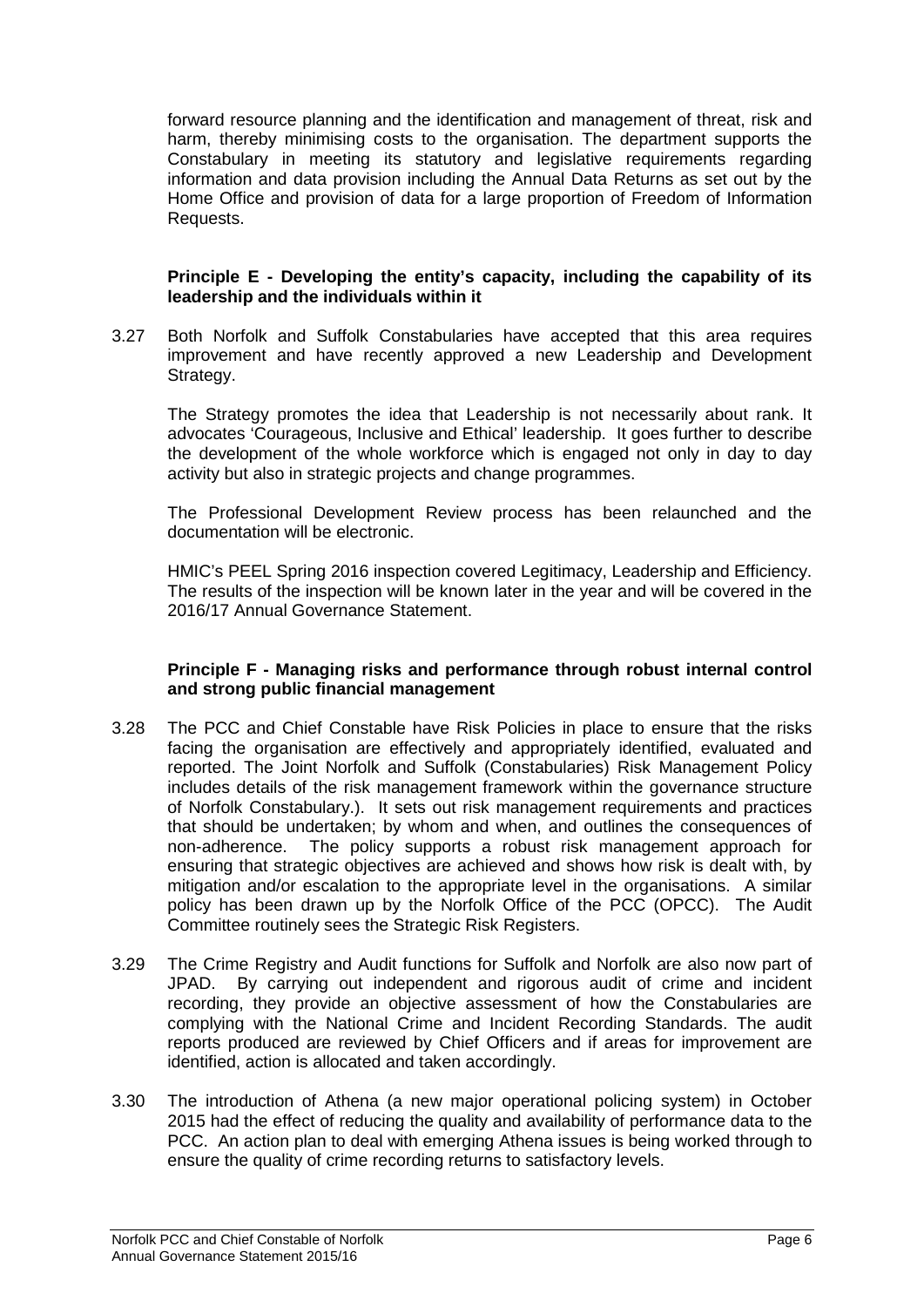#### **Principle G - Implementing good practices in transparency, reporting, and audit to deliver effective accountability**

- 3.31 The Commissioner produces and publishes an Annual Report which details performance for the previous year against the objectives set in the Annual Policing Plan. Financial performance against the revenue budget, capital programme and levels of reserves is reported regularly.
- 3.32 The OPCC has received an award for the quality of its website, which includes the transparency requirements set out by Regulations.
- 3.33 The Audit Committee (now meeting in public) has overseen the full programme of internal and external audit activity. See details below.

#### **4. Review of Effectiveness**

- 4.1 The PCC and Chief Constable have responsibility for conducting an annual review of the effectiveness of the governance framework, including the system of internal control.
- 4.2 This review of effectiveness is informed by the work of executive managers within the Constabulary and the OPCC who have the responsibility for the development and maintenance of the governance environment, the head of internal audit's annual report and also by comments made by the external auditor and other review agencies and inspectorates.
- 4.3 A full report was presented to the June meeting of the Audit Committee and the groups and processes that have been involved in maintaining and reviewing the effectiveness of internal control include the following:

### **4.4 Corporate Governance Working Group**

4.4.1 This Group has been established to review the corporate governance framework and systems of internal control and to oversee the preparation of this Annual Governance Statement. The group comprises the Chief Executive of the PCC, the PCC's and Chief Constable's Chief Finance Officer, the Head of Joint Finance together with one co-opted member of the Audit Committee. The officers have involvement in the oversight of the governance framework and its processes and are in a position to review its effectiveness.

#### **4.5 Internal Audit**

- 4.5.1 Internal audit (delivered under contract by TIAA from 1 April 2015) provides independent and objective assurances across the whole range of the PCC's and Constabulary's activities and regularly presents findings to the Audit Committee of the PCC and Chief Constable. They have taken a managed audit approach in conjunction with external audit to ensure that all necessary areas of compliance are covered. The audit programme for the year was prepared and agreed with the PCC and Chief Constable following a risk based assessment. The managed audit approach has been developed successfully over past years, in agreement with external audit to bring further efficiency to audits.
- 4.5.2 The external auditor (Ernst and Young LLP, appointed by the Audit Commission in 2012) is able to place reliance on the work of internal audit.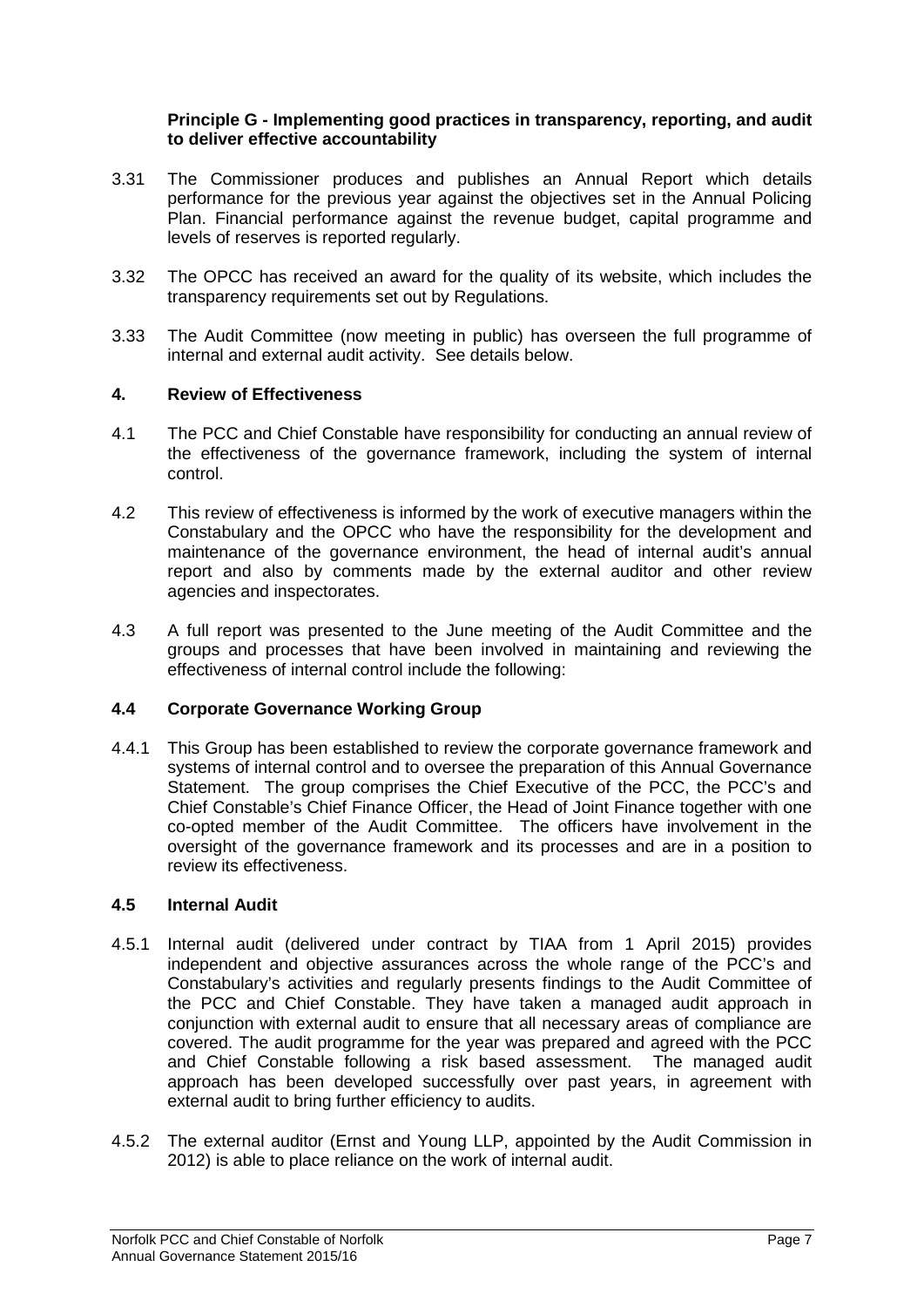- 4.5.3 Internal audit is required to give an overall opinion on the adequacy and effectiveness of the framework of the internal control and risk management environment.
- 4.5.4 The overall opinion for 2015/16 from the Head of Internal Audit was

"I am satisfied that sufficient internal audit work has been undertaken to allow me to draw a positive conclusion as to the adequacy and effectiveness of Norfolk Police and Crime Commissioner's and Chief Constable's risk management, control and governance processes. In my opinion, Norfolk Police and Crime Commissioner and Chief Constable have adequate and effective management, control and governance processes in place to manage the achievement of their objectives."

4.5.5 This positive opinion is an improvement on the prior year.

# **4.6 External Audit and Other External Review Bodies**

- 4.6.1 External Audit provides a further source of assurance by reviewing the annual accounts and value for money assessment and reporting upon internal control processes and any other matters relevant to their statutory functions and codes of practice. An unqualified audit report was issued on the 2014/15 Statement of Accounts at the end of September 2015 together with an unqualified value for money conclusion. The External Auditor's Annual Audit Letter was issued on 9 October 2015 and it did not identify any matters to be addressed.
- 4.6.2 The Constabulary is subject to almost continuous review by Her Majesty's Inspector of Constabulary (HMIC) and a number of inspections were carried out over the period. Reports relating to Norfolk can be found on HMIC website: <https://www.justiceinspectorates.gov.uk/hmic/?type=publications&force=norfolk&s&cat&year>

Of note are the following reports:-

# **PEEL: Police Effectiveness (Vulnerability) – 15 November 2015**

HMIC Overall Judgement: Good. No areas for improvement.

# **PEEL: Police Efficiency – 20 October 2015**

HMIC Overall Judgement: Outstanding. No areas for improvement.

# **Child Protection Post Inspection Review – 27 October 2015**

Review with no grading.

Findings summary "Norfolk Constabulary had developed a robust governance process to ensure that officers correctly recorded information on the use of police protection powers. Overall, the constabulary had made good progress with safeguarding children involved in domestic abuse – an action plan on domestic abuse was in place and being actively implemented. However, problems remained in the multi-agency safeguarding with the lack of assessment for cases considered as standard risk." In response additional staff have been deployed to ensure that incidents assessed as presenting a "standard" risk are reviewed.

# **PEEL: Police legitimacy 2015**

HMIC Overall Judgement: Good.

Areas for improvement:

"The force should ensure that stop and search records include sufficient reasonable grounds to justify the lawful use of the power, and that officers fully understand the grounds required to stop and search." In response the Force has adopted 'Best Use of Stop Search' (Home Office best practice). Work is ongoing to increase officers'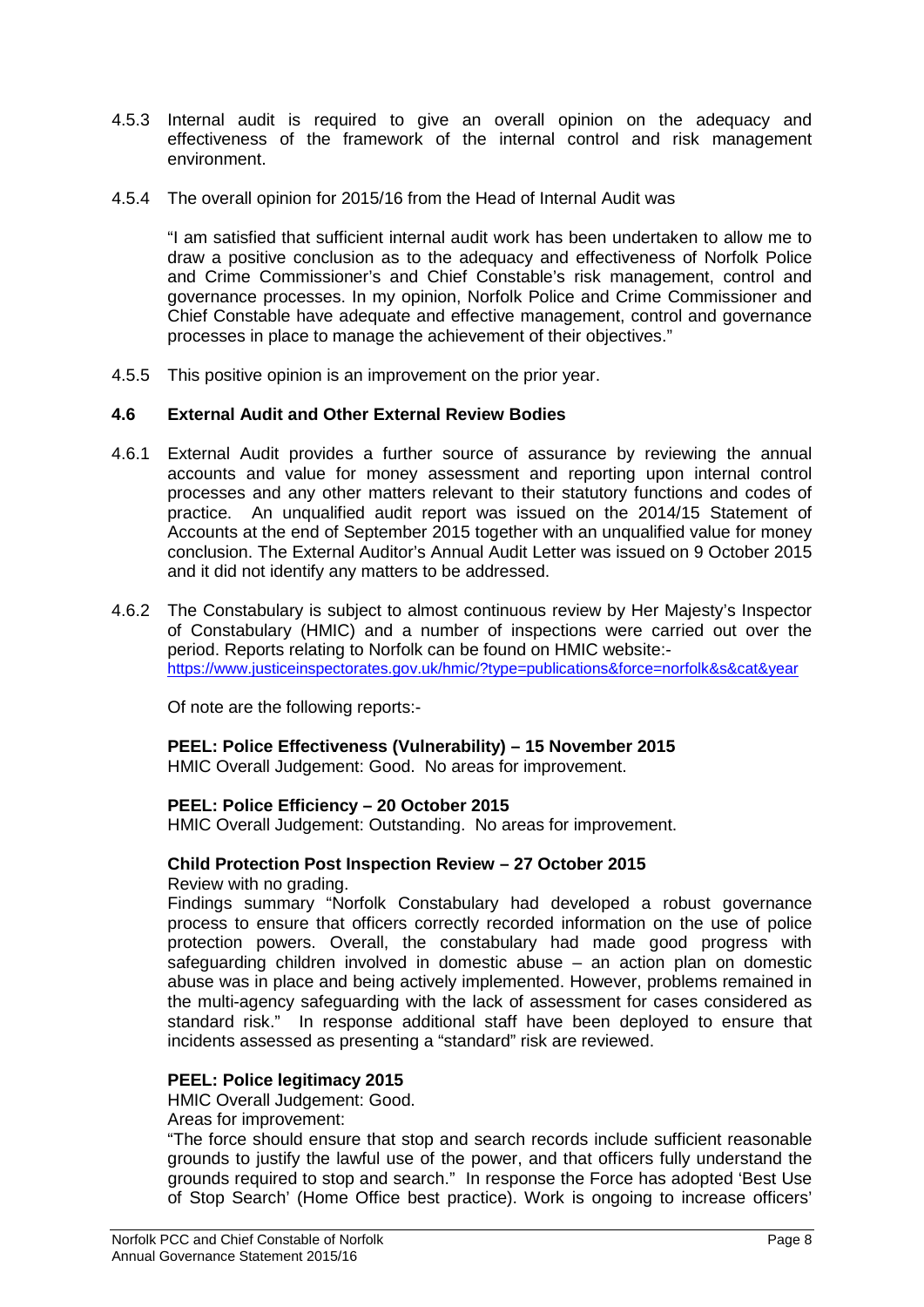understanding of what constitutes 'reasonable grounds'. Additional training and monitoring are helping to ensure compliance.

### **PEEL Police effectiveness 2015**

HMIC Overall Judgement: Good.

Areas for improvement

The Constabulary should add relevant data from partner agencies to its serious and organised crime local profile, and ensure that it has a local partnership structure in place with responsibility for tackling serious and organised crime.

All strategic profiles (including those on organised crime based issues/themes) include partner agency data where possible and can be accessed. In addition, the Head of JPAD sits on a number of forums which are all looking at data and information sharing and joint working. Joint work is also underway with Norfolk County Council to conduct joint analysis around domestic abuse looking at indicators and interventions as well as looking at case study analysis of offenders and victims.

#### **National Recommendations**

When HMIC completes Thematic Inspections both Force specific and National Reports are produced. Often the National Reports list a number of recommendations for all forces to consider.

In August 2016 a request was received from HMIC to review a template with 81 recommendations taken from National Reports dating back to 2013. Information was sort on recommendations:

- Not being progressed
- That will be progressed
- That are being progressed
- Completed.

Out of the 81, 66 were submitted as being complete with work being progressed on the remaining 15. One of the outstanding actions predates the 2015 reports (2013). Progress is being monitored by Chief Officers.

NB. A response to the submission is awaited from the HMIC.

4.6.3 The Information Commissioner's Office (ICO) carried out some audit work in April 2016 across Norfolk/Suffolk Constabularies.

The ICO is responsible for enforcing and promoting compliance with the Data Protection Act 1998 (DPA) and the audit covered (1) Records Management (Electronic & Manual), and (2) Data Sharing.

From a rating of (1) High Assurance, (2) Reasonable Assurance, (3) Limited Assurance and (4) Low Assurance, the ICO rated Norfolk/Suffolk Constabularies as having Reasonable Assurance, i.e. there is a reasonable level of assurance that processes and procedures are in place to deliver data protection compliance. The audit identified some scope for improvement in existing arrangements to reduce the risk of non-compliance with the DPA.

To effectively address some of the areas of non-compliance and satisfy the ICO during their follow up audit scheduled next year, resourcing levels will need to be reviewed (and they will be as part of the 2017/18 budget considerations), particularly if the recommendations associated with Data Sharing and annual Data Protection training are to be fully adopted.

The audit findings will be progressed and managed through the Information Management Steering Group.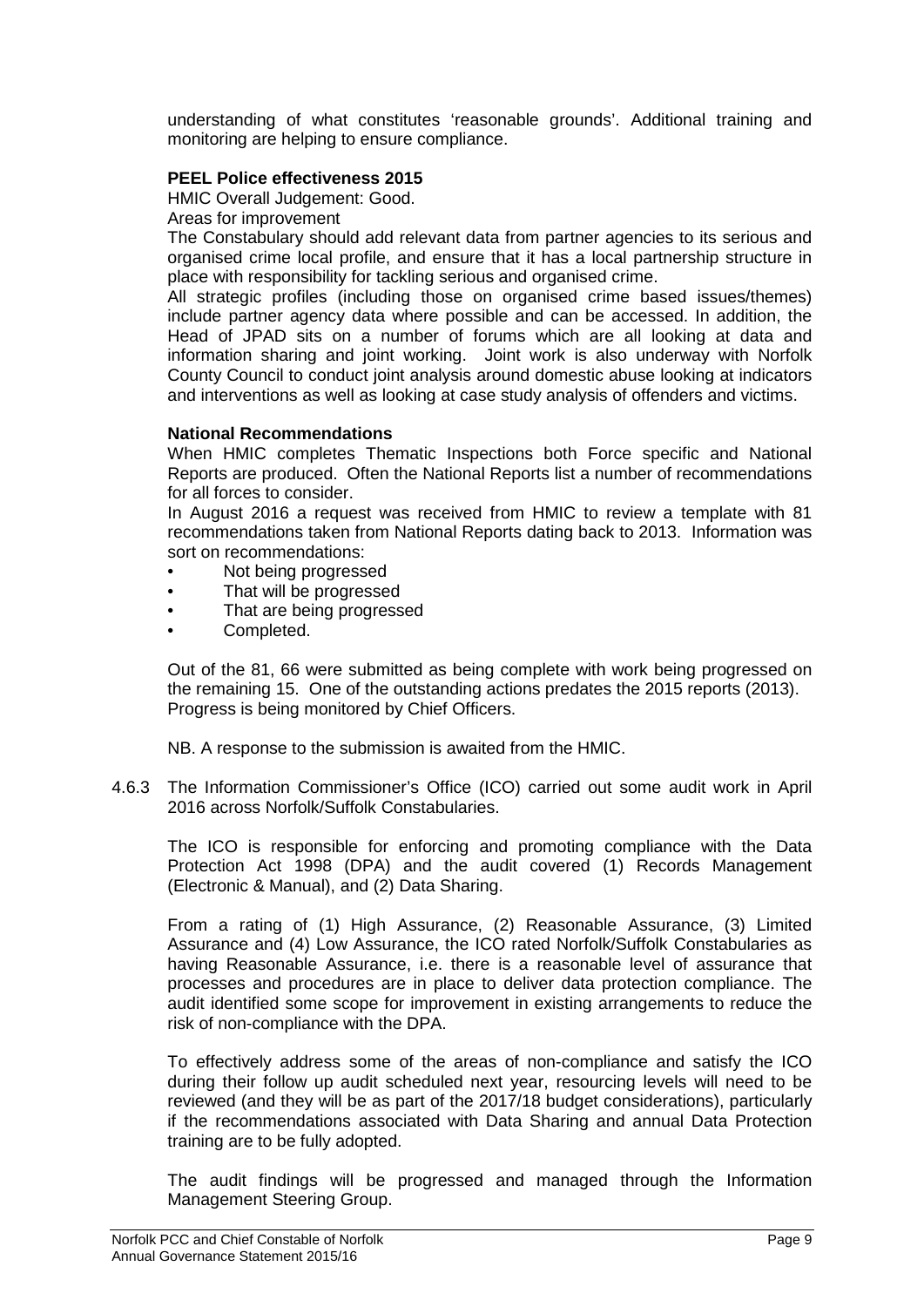# **4.7 Police and Crime Panel**

- 4.7.1 The Police and Crime Panel provides checks and balances in relation to the performance of the PCC and scrutinises the PCC's exercise of his statutory functions. The Panel is independent of the PCC and consists of 3 county councillors, 7 district councillors and 2 independent co-opted members.
- 4.7.2 The Panel has powers of veto in relation to the appointment of the Chief Constable and the PCC's proposed precept. This latter power was exercised for the 2016/17 precept proposal. The new PCC is establishing his engagement with the Panel on all relevant matters.

# **4.8 Audit Committee**

- 4.8.1 The Committee provides advice, to the PCC and Chief Constable, on audit and governance issues and champions both audit and the embedding of risk management. Specifically, it receives and scrutinises the review of the system of internal control, and agrees and monitors any action plans resulting from those reviews.
- 4.8.2 In addition to this the Committee also examines and considers the draft Annual Governance Statement, and reviews the draft accounts of the PCC and Chief Constable to make recommendations in this respect. Also, it reviews the annual draft Treasury Management Strategy, monitors its application during the year and makes recommendations as appropriate.
- 4.8.3 The Committee has assessed its own performance during the year and the need for a number of small improvements has been identified. Members have continued to receive briefings and training through the year. Two vacancies within the committee have been filled during the summer months.

# **5. Significant Governance Issues**

- 5.1 The significant governance issues identified in the 2014/15 Annual Governance Statement have been addressed as described in that Statement. Physical access to buildings remained an issue but a follow-up audit by Internal Audit (TIAA) concluded that security arrangement had been greatly improved and were now fully acceptable.
- 5.2 There were three areas reviewed by internal audit where it was assessed that the effectiveness of some of the internal control arrangements provided 'limited' assurance. Recommendations were made to further strengthen the control environment in these areas and the management responses indicated that the recommendations had been accepted.
- 5.3 The three areas were Payroll, Purchase Cards and Proceeds of Crime arrangements. All the audit recommendations have now been completed with the exception of payroll where reconciliation of tax and national insurance deductions with payments made to HMRC is ongoing.